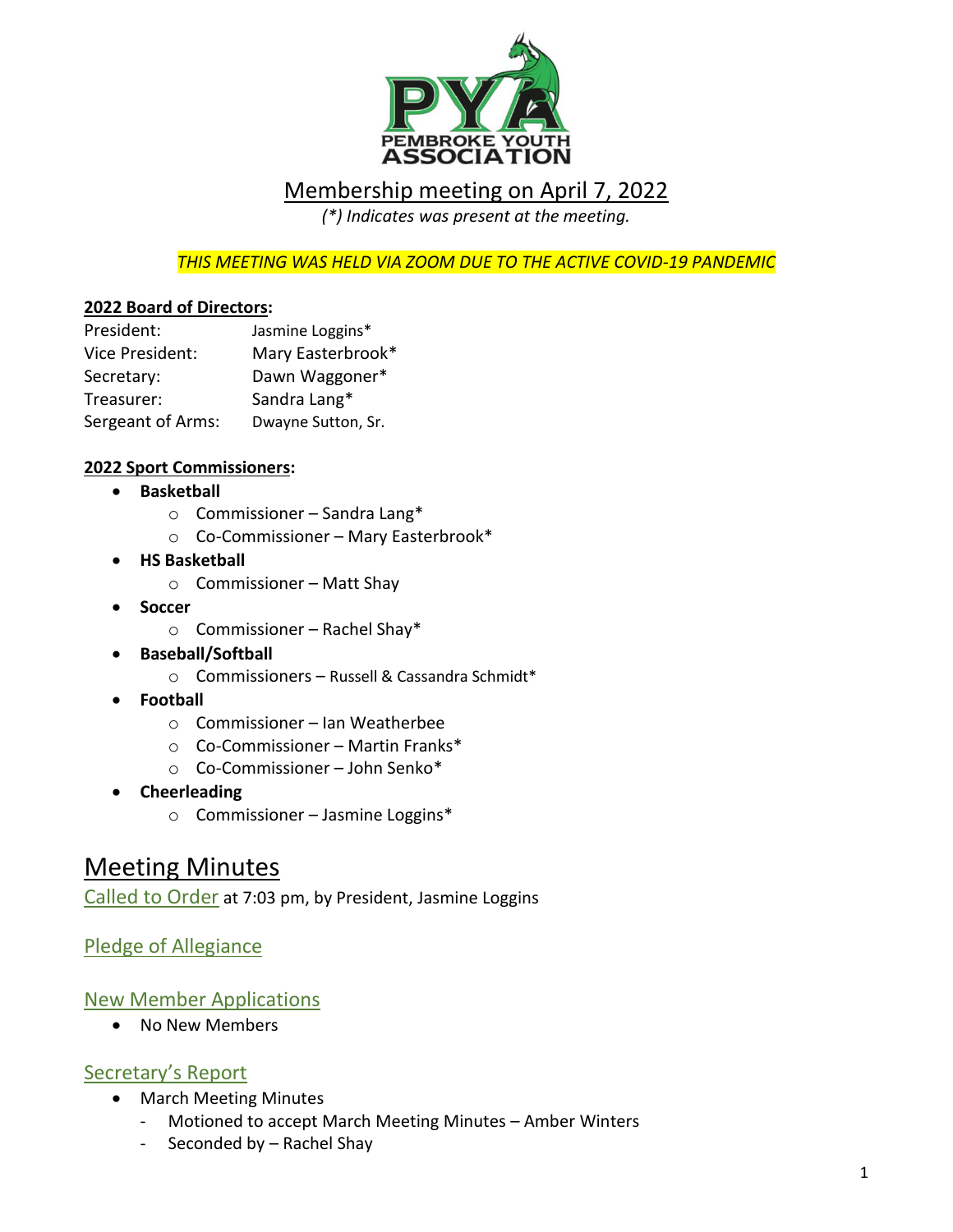

March Meeting Minutes Approved

### Treasurer's Report

- Report discussed
	- Motioned to accept the Treasurer's report Doug Hale
	- Seconded by Mary Easterbrook
	- Treasurer's Report Approved
- There is a surplus of \$615.35 that needed to be voted on. Recommended \$500 for scholarships and \$115.35 for General or Dwayne Sutton Memorial.
	- Motioned to accept the recommendation Mary Easterbrook
	- Seconded by Amber Winters
	- Recommendation Approved
- Vote Needed: How to use reloadable Dick's Visa card for \$150. Tabled for next meeting.

## Sport Commissioners Reports

Basketball by Sandra Lang

- It was a good season.
- Met with coaches. Awards went out. Jerseys were collected. Possibly change jerseys next year.
- Deciding if we are going to stay with GLOW. We will have home games again next year.
- Sock order should be in soon.

HS Basketball by Matt Shay

• No updates.

Soccer by Rachel Shay

- Working on a budget. Need new equipment (nets, soccer balls, etc.). Some new soccer balls were donated. Need to hire refs and order jerseys. Also need to set up fields.
- Registration will open about a month before the season starts. Flyers in school. Open to surrounding towns.
- Doug Hale offered to help Rachel. He mentioned Tri-Town was interested in a tournament.

Softball & Baseball by Russ & Cassandra Schmidt

- Practices have started. Held some parent meetings to review chain of command and code of conduct policies.
- Will need volunteers for the tournaments. Ordered new supplies. Sponsorships came in.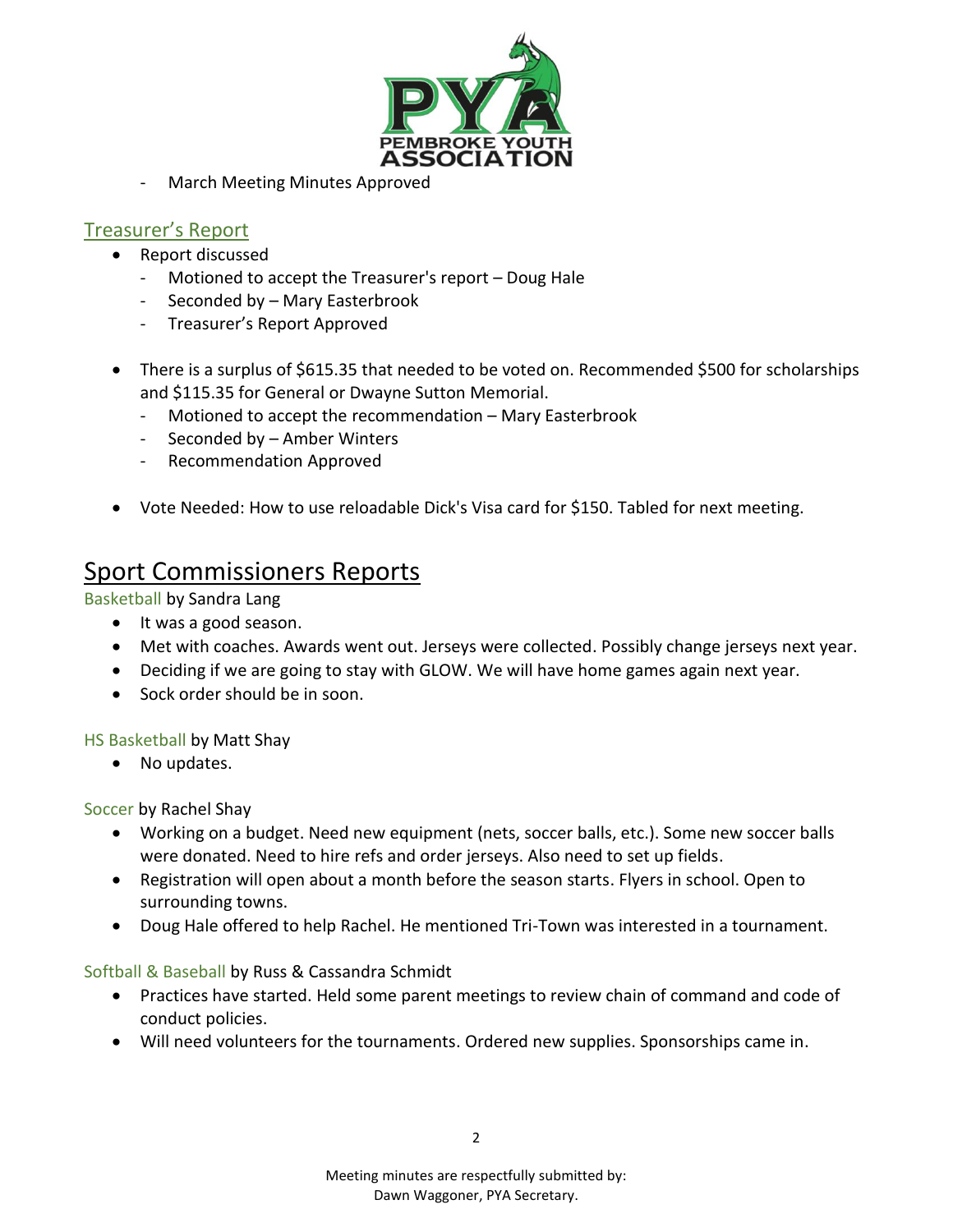

Football by Marty Franks

- Flag season has 136 players registered.
- Opening day there will be a "draft" to add players to teams. June 18 will be the championship game instead of June 11.
- Tackle football and cheer registration will open soon. Need help with a flyer.

Cheerleading by Jasmine Loggins

- Fifty-seven girls signed up for bootcamp.
- Looking at fundraiser options for Virginia Beach trip the end of April.

# Committee Reports

### Concession Coordinator: by Kim Maerten

• Will be open one night a week for baseball (drinks/hotdogs). Need to create spreadsheets for people to sign up for tournaments. Kim will coordinate with Amber. Russ gave Kim's info to a gentleman that has info on concessions connections.

Bylaw Committee: Lee Hartz, Mary Easterbrook, Dwayne Sutton, Sr.

• A replacement needs to be found for Dwayne. Tabled for next meeting.

Scholarship Committee: Carrie Hartz, Sandra Lang, Doug Hale

• Need to check the P.O. box. Amber will get keys to Jasmine next week. Information about who received the awards is due to the donors by May 6. Amber will send scholarship info to PYA email list to get more applications.

Fundraising: Appointments To Be Determined

• Nothing to report.

Self-Audit Committee: Jasmine Loggins, Marty Franks, Mary Easterbrook

• Approved to go to Tax Auditor.

## Old Business

• None

## New Business

- Dwayne Sutton passed away. He was always on the sidelines, in meetings, and volunteering.
	- Begin an annual Community/Carnival Day in his memory. Possibly during or before football. Marty will talk to Charlie Kohorst about helping with the Carnival. The first year it could be simple. Have hotdogs and dodgeball. Have a dunk tank or pie in the face. Pay to play and